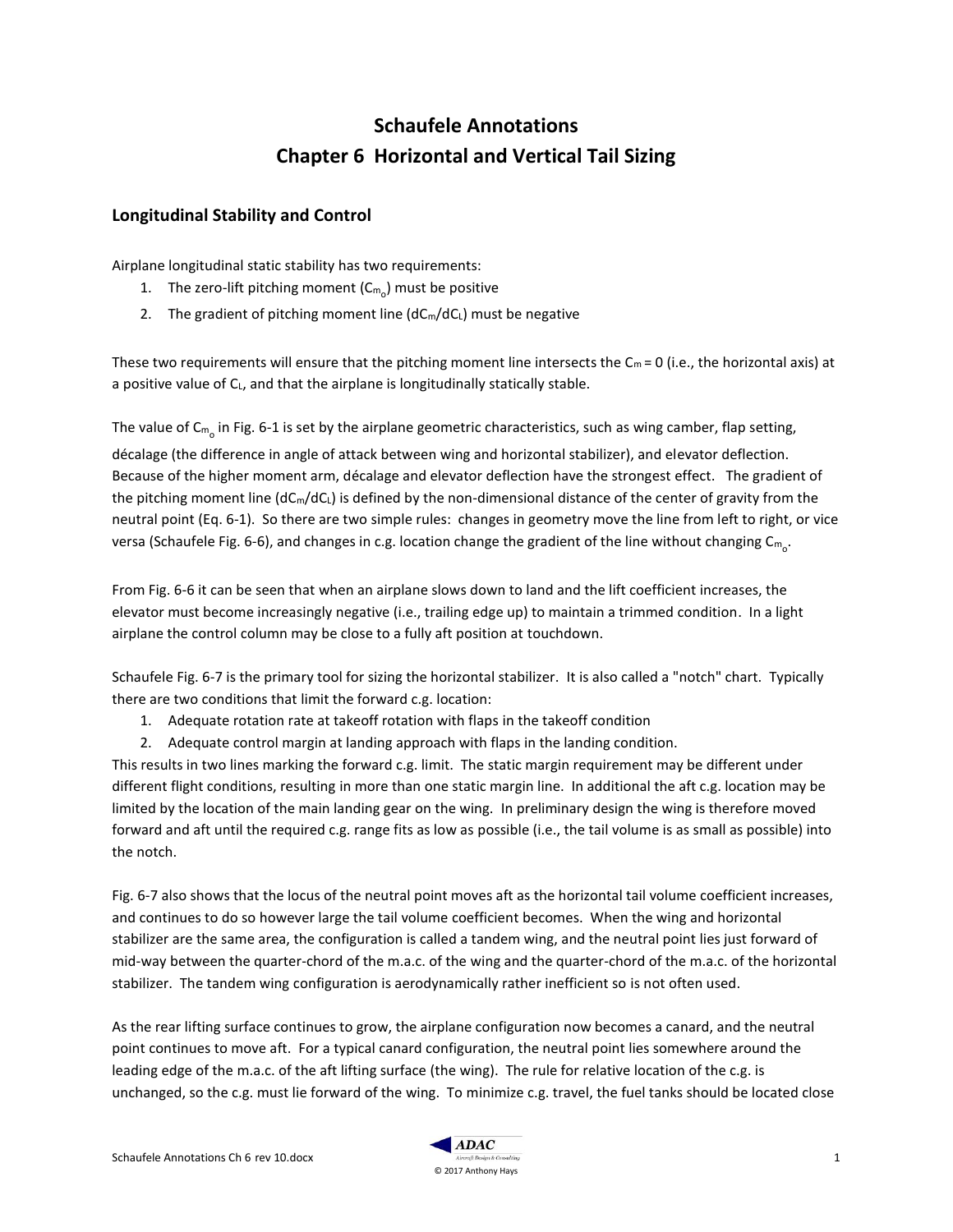to the c.g., which is easy enough to do for a conventional configuration, but for a canard it often requires that the fuel tanks be located on a large glove, or leading edge extension (Fig. 6.1).



Fig. 6.1 Rutan Varieze

Provided that the two requirements stated at the beginning of this section are met, a canard configuration will be statically stable.

## **Horizontal Tail Sizing Procedures**

Schaufele Fig. 6-8 shows a c.g. range for jet transports of 32% m.a.c. This is valid for a DC-9, with engines at the rear, but is much larger than is necessary for airplanes with engines on the wing.

| Airplane type             | Forward c.g.     | Aft c.g.  | C.g. travel  |
|---------------------------|------------------|-----------|--------------|
|                           | limit (, m.a.c.) | limit     | $(\%m.a.c.)$ |
|                           |                  | (%m.a.c.) |              |
| $L-1011$                  | 12.0             | 32.0      | 20.0         |
| B.707-120                 | 16.0             | 34.0      | 18.0         |
| <b>B.720</b>              | 15.0             | 31.0      | 16.0         |
| B.747-200                 | 12.5             | 32.0      | 19.5         |
| DC-8-21                   | 16.5             | 32.0      | 15.5         |
| A300                      | 11.0             | 31.0      | 20.0         |
| DC-9-10                   | 15.0             | 40.0      | 25.0         |
| DC-9-33F                  | 3.1              | 34.7      | 31.6         |
| B.737-100                 | 15.0             | 35.0      | 20.0         |
| F.28                      | 17.0             | 37.0      | 20.0         |
| $C-130$                   | 15.0             | 35.0      | 20.0         |
| Source: Torenbeek, et al. |                  |           |              |



Fig. 6.1 shows typical c.g. travel for transport airplanes. The anomaly in the group is the F.28, which has engines on the rear fuselage, but manages to restrict the c.g. travel to that of airplanes with engines on the wing. It is suggested that for transport aircraft with wing-mounted engines, a c.g. travel of 20% m.a.c. be used, and for rearfuselage-mounted engines a c.g. travel of 25% m.a.c. be used.

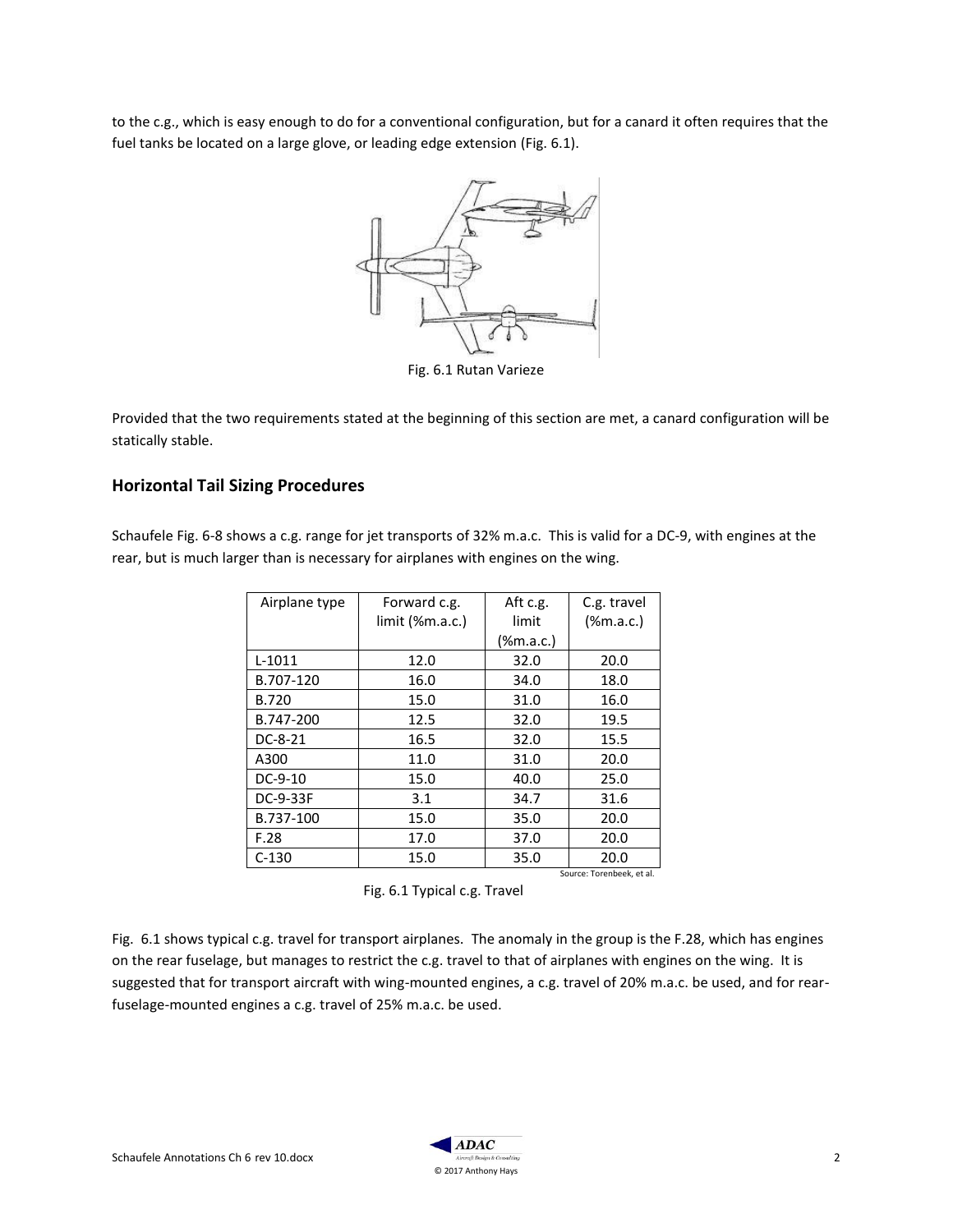### **Pitch Control**

On the DC-9 the elevators and rudder (Fig 6-19 and 6-20) are operated by control tabs in a similar manner to the ailerons (see Annotations to Chapter 4). Additionally, the elevators have a hydraulic boost when the control column is in the full forward position to provide extra control power to get out of a deep stall. Control columns are linked in pitch by a frangible torque tube. The port elevator control tab is controlled by the captain's control column and the starboard control tab by the first officer's control column. Failure of the pitch control system on one side can be overridden by breaking the torque tube. Fig 6-19 shows two tabs on each side. This was done because a single tab of the required span would have been structurally unstable. The tabs on each side operate together.

On commercial aircraft, pitch trim usually accomplished by moving the horizontal stabilizer. On the DC-9 a single jack screw in the vertical stabilizer is used to move the horizontal stabilizer.

The use of control tabs is unusual for a commercial airplane but not unique; the BAC 1-11 used a similar system.

### **Horizontal and Vertical Stabilizer Geometric Characteristics**

It is important that an aircraft experience a nose-down pitching moment at the stall, which implies that for a conventional layout the wing must stall before the horizontal stabilizer, and for a canard layout, the canard stall before the wing. One way to ensure this is for the conventional horizontal stabilizer to have a higher sweep and lower aspect ratio than the wing. Schaufele's suggestion that horizontal stabilizer have a  $5^0$  higher sweep than the wing is reasonable. Conversely, a canard surface should have a higher aspect ratio and lower sweep than the wing, as illustrated by the Rutan Varieze in Fig. 6.1 above.

If an airplane has a T-tail, the vertical stabilizer must carry heavy loads. For this reason the taper ratio is very large (i.e., it has a small, or zero, taper) as illustrated in Schaufele Fig. 6-20. If the horizontal stabilizer is mounted on the rear fuselage then the vertical stabilizer has a taper ratio which is comparable with the horizontal stabilizer.

## **Calculating V<sub>MC</sub>**

(This section is adapted from Schaufele's class handout).

The minimum speed for which it is possible to maintain directional equilibrium ( $C_n = 0$ ) during takeoff roll with one engine inoperative is called the minimum control speed, V<sub>MC</sub>. It may be obtained graphically by finding the intersection of the yawing moment due to the inoperative engine and the yawing moment due to full directional control, as shown in Schaufele Fig. 6-14. The procedure is as follows:

#### Calculate the yawing moment due to the most critical inoperative engine

- $\bullet$  Use the data from Fig. 8-5 on T/T $_{\text{static}}$  for your bypass ratio
- Multiply the value by the SLST of one engine
- Multiply by the moment arm of the engine thrust line from the c.g. to obtain the data for a chart of yawing moment (N<sub>oei</sub>) vs. velocity with one engine inoperative.

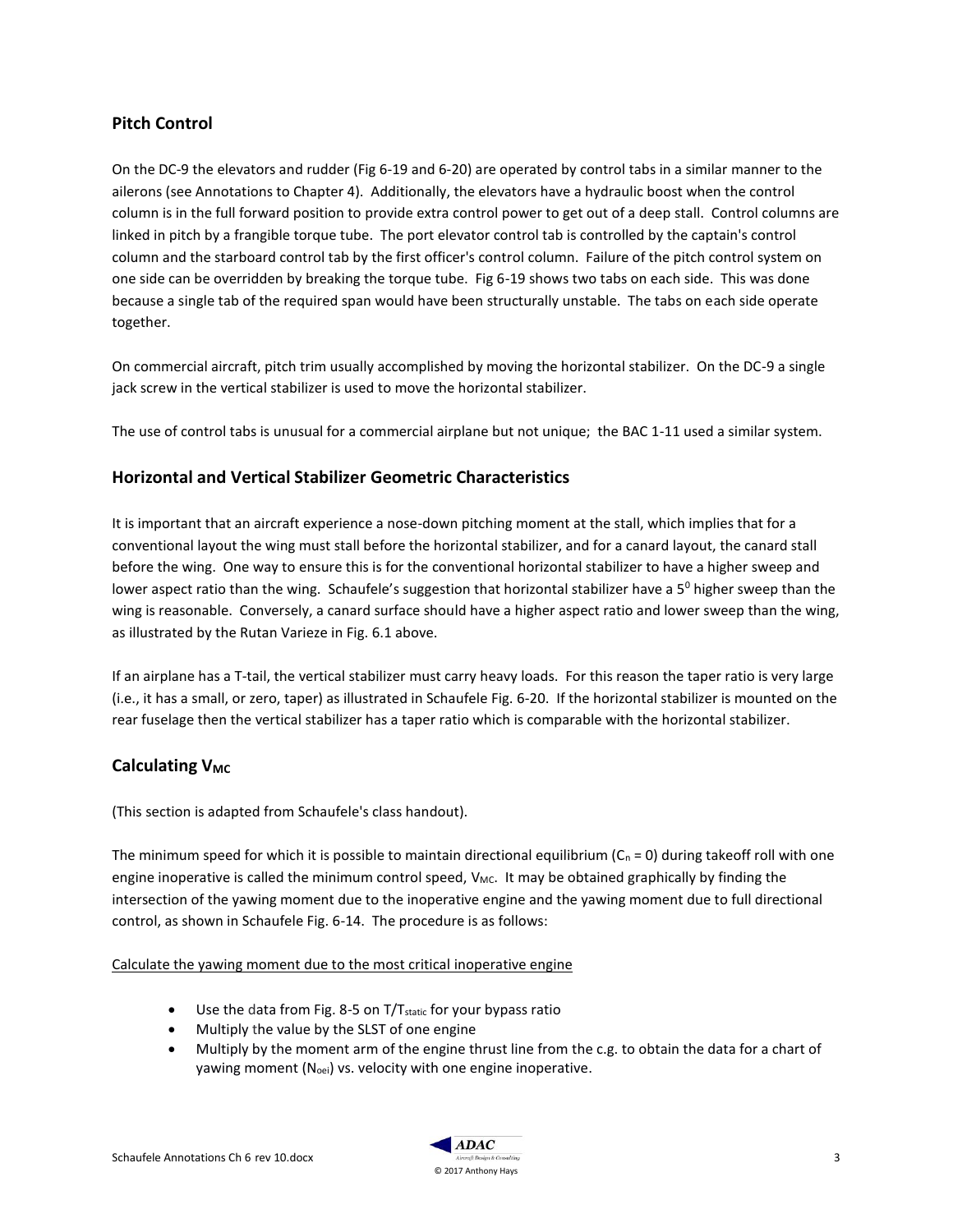#### Calculate the yawing moment available from full rudder deflection at zero sideslip vs. velocity

The following is taken from Schaufele's handout (simplified version)

- Consider the vertical tail as one half of a low aspect ratio wing at zero angle of attack, with the rudder as a trailing edge flap
- Consider the rudder as a plain trailing edge flap. For a flap deflection equal to the maximum rudder deflection (based on Fig. 6-13, assume 30<sup>0</sup>), use the method in Schaufele page 220 to calculate the change in zero lift angle for that rudder deflection (Δα<sub>OL</sub>). This angle will be negative, as illustrated in Fig 11-3
- From Schaufele Fig. 11-1, calculate the value of the lift curve slope,  $C_{L_{V'}}$  treating the vertical stabilizer as a wing on its side. Factor this value by 1.5 to account for the end plate effect of the horizontal stabilizer
- For this value of C<sub>L<sub>V</sub></sub>, plot the lift curve slope, starting from the value of α<sub>OL</sub>
- Calculate the value of  $C_{L_V}$  at a sideslip angle of zero (i.e.,  $\alpha$  = 0, using wing nomenclature)
- Using the distance from the aftmost c.g. location to the quarter-chord of the m.a.c. of the vertical stabilizer (I<sub>v</sub>) as the moment arm, calculate the aerodynamic moment, N, at several values of airspeed from N = C $_{\mathsf{L}_{\mathsf{V}}}$  Iv q S $_{\mathsf{V}}$ т

#### Plot calculated values

Plot the values of engine-out yawing moment and aerodynamic moment due to full rudder deflection, as illustrated in Schaufele Fig. 6-14. The intersection of the two lines determines the value of  $V_{MC}$ .